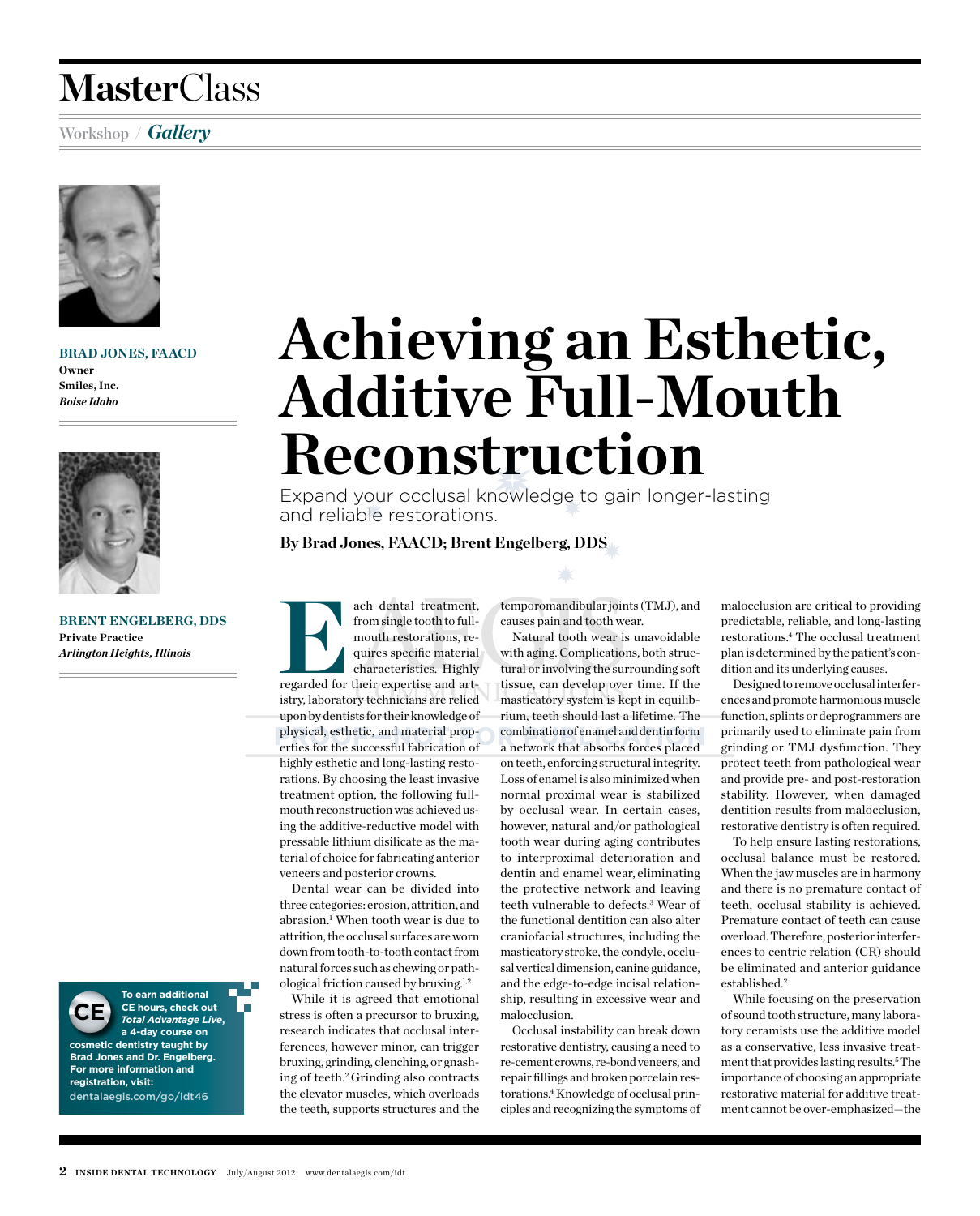restorative material should promote conservative dentistry, provide superior wear resistance, be durable and long-lasting to avoid the need for re-restoration, and provide an esthetically pleasing smile. Various advanced materials allow ceramists to provide long-lasting, esthetic restorations while practicing conservative dentistry. Although some generations of porcelain veneers required invasive procedures, today's all-ceramic veneers may be placed with minimal preparation.

#### Case Presentation

A 50-year-old, highly stressed businessman presented with severe wear on all teeth. The excessive wear developed over time because of a combination of age and malocclusion (Figure 1 and Figure 2). After the initial examination and consultation, the patient agreed to treatment in three phases using lithium-disilicate all-ceramic restorations (IPS e.max® Press, Ivoclar Vivadent, www.ivoclarvivadent.com). The patient was adamant about starting with "just the front upper 10" (ie, teeth Nos. 4 through 13). Restoration of teeth Nos. 20 through 29 was planned as the second stage, and the molars would be treated last.

Veneers were the treatment of choice for the patient's anterior teeth, and crowns were chosen for the posteriors. The treatment plan involved correcting the occlusion, opening the bite, and providing cosmetic restorations. When the maxillary 10 restorations were seated, it was necessary to equilibrate the opposing mandibular teeth. A root canal also was needed on tooth No. 31 prior to completing the posterior restorations, because it was symptomatic and had a vertical fracture.

To achieve predictable results, dentists and ceramists should be knowledgeable about the patient's masticatory forces and parafunctional habits.<sup>6,7</sup> Joint vibration is a sign of joint dysfunction and/or joint pathology.8 Because of the patient's unusual request to complete the rehabilitation in three phases and the necessity to open the bite, occlusal stability of the provisionals would be impossible to gauge, as they would never be in place at the same time. Therefore, an evaluation of the joint vibrations was performed to assess the health and function of the TMJ.

A full set of diagnostic photographs and radiographs were taken. A polyvinyl







*Fig 1.* Preoperative portrait of the patient.

*Fig 2.* Preoperative view of the patient's smile.

*Fig 3.* A horizontal plane reference guide (eg, stick bite) was taken.

*Fig 4.* A yellow grid was applied to an eyebrow-to-chin preoperative face photograph.

*Fig 5.* Preoperative retracted left lateral view of the dentition.

*Fig 6.* Preoperative retracted view of the dentition.

*Fig 7.* Preoperative retracted right lateral view of the dentition.

*Fig 8.* Preoperative view of the upper arch.

*Fig 9.* Preoperative view of the lower arch.







*Fig 6.*





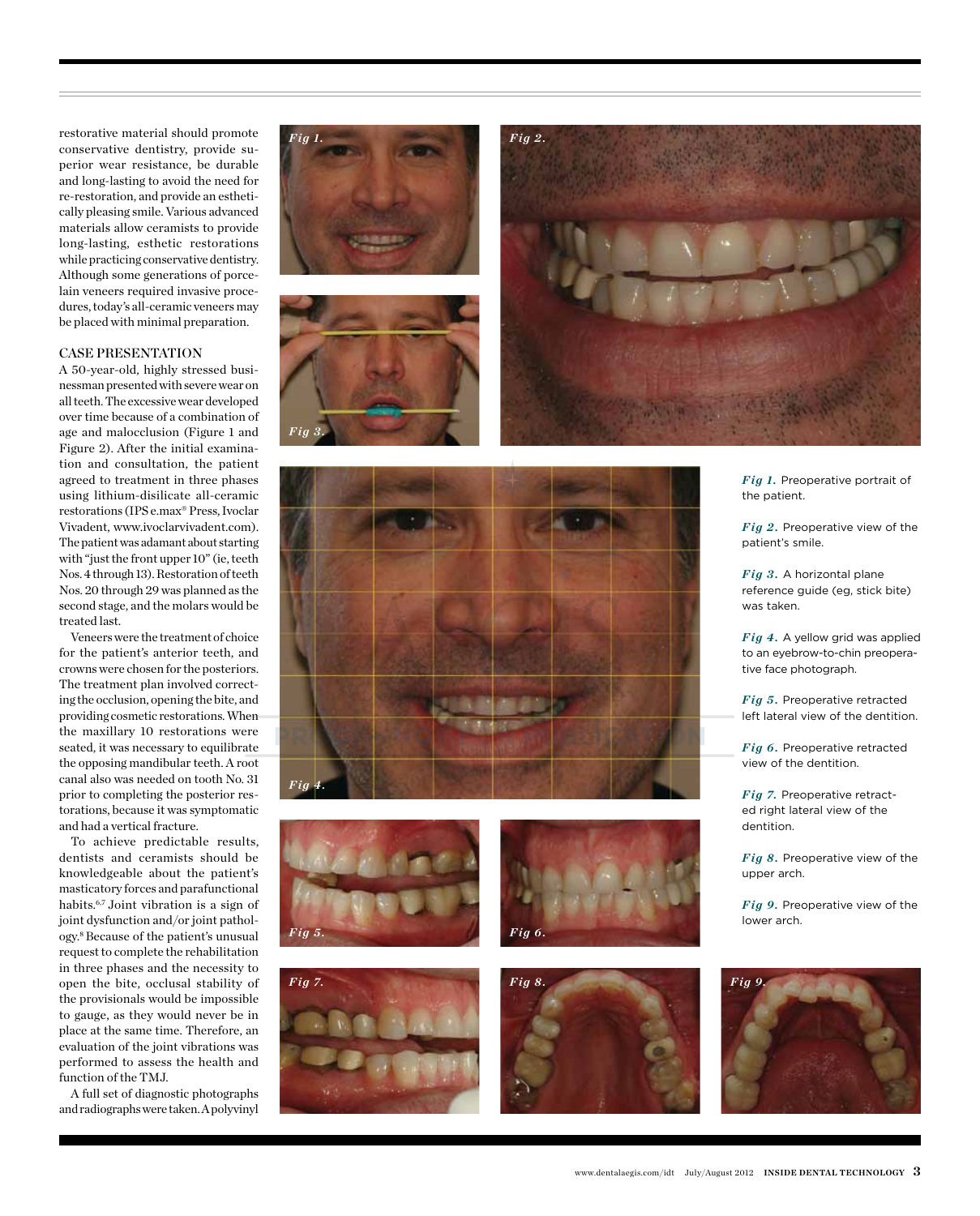#### *Gallery*









siloxane (PVS) impression material (Imprint™, 3M ESPE, www.3MESPE. com) was chosen for taking upper and lower impressions. The impressions also facilitated creation of a model of the initial and final restorations on the Stratos 200 articulator (Ivoclar Vivadent).

A centric bite registration was taken after the patient had worn an anterior deprogrammer for several days (Figure 3). Proper vertical dimensions were further established using upper and lower incisor cemento-enamel junction (CEJ) to CEJ measurements from digital calipers.<sup>9</sup> This information enabled the ceramist to mount the case in centric relation and correct the patient's vertical dimension. With the addition of clinical photographs, the ceramist produced a precision

wax-up (Figure 4).

To meet the requirements of the patient's form and function, ceramists must have all diagnostic tools necessary to complete the case and should understand that high-quality model work is a bedrock principle for achieving that goal. This foundation is crucial to achieving results synonymous with high-expectation dentistry, especially full-mouth reconstruction. Other diagnostic tools required to reach this level include preoperative, postoperative, and provisional photographs (Figure 5 through Figure 9), master impressions, provisional impressions, a CR bite registration, and a horizontal plane reference (stick bite). It is of the utmost importance to have either an eyebrow-to-chin photograph of the patient—with the stick bite in place on the lower incisors—to communicate the horizontal plane in relation to the patient's face or an eyebrow-to-chin photograph with a grid overlay.

#### Additive-Reductive Model

After the diagnostic models were poured and based, they were mounted using CR bites and an earless facebow (Kois Dento-Facial Analyzer, Panadent, www.panadent.com) with the Stratos/ Kois mounting table on a Stratos 200 articulator. A green plastic suck-down material (LAK Enterprises, www.lakdental.com) was vacuum-formed over the preoperative model (Figure 10 and Figure 11). Any dentition protruding from the arch form (labially or lingually) was reduced, creating a reduction stint used intraorally so the dentition could conform to the proper arch form.

*Fig 10.* A green plastic reduction stent was vacuum-formed over the preoperative upper model.

*Fig 11.* The reduction guide was created.

*Fig 12.* View of the reduction preformed on the upper preoperative model.

*Fig 13.* The additive-reductive model was completed by adding wax to the negative areas.

*Fig 14.* The mandibular preoperative model was reduced so that the restorations being fabricated on the maxillary arch could conform to the proper curves.

*Fig 15.* A reduction stent was created to transfer this information to the patient's mandibular arch.





The preparations were completed and the final margin positions were established and smoothed with the KS3SC, KS5SC, KS6SC, and 8856.021 burs (Komet USA, www.kometusa.com).

After highlighting these reductions on the preoperative model (Figure 12), wax was then added to both form and function (Figure 13 through Figure 15). This additive-reductive model operated as the essential blueprint for the provisional and ultimately the definitive restorations.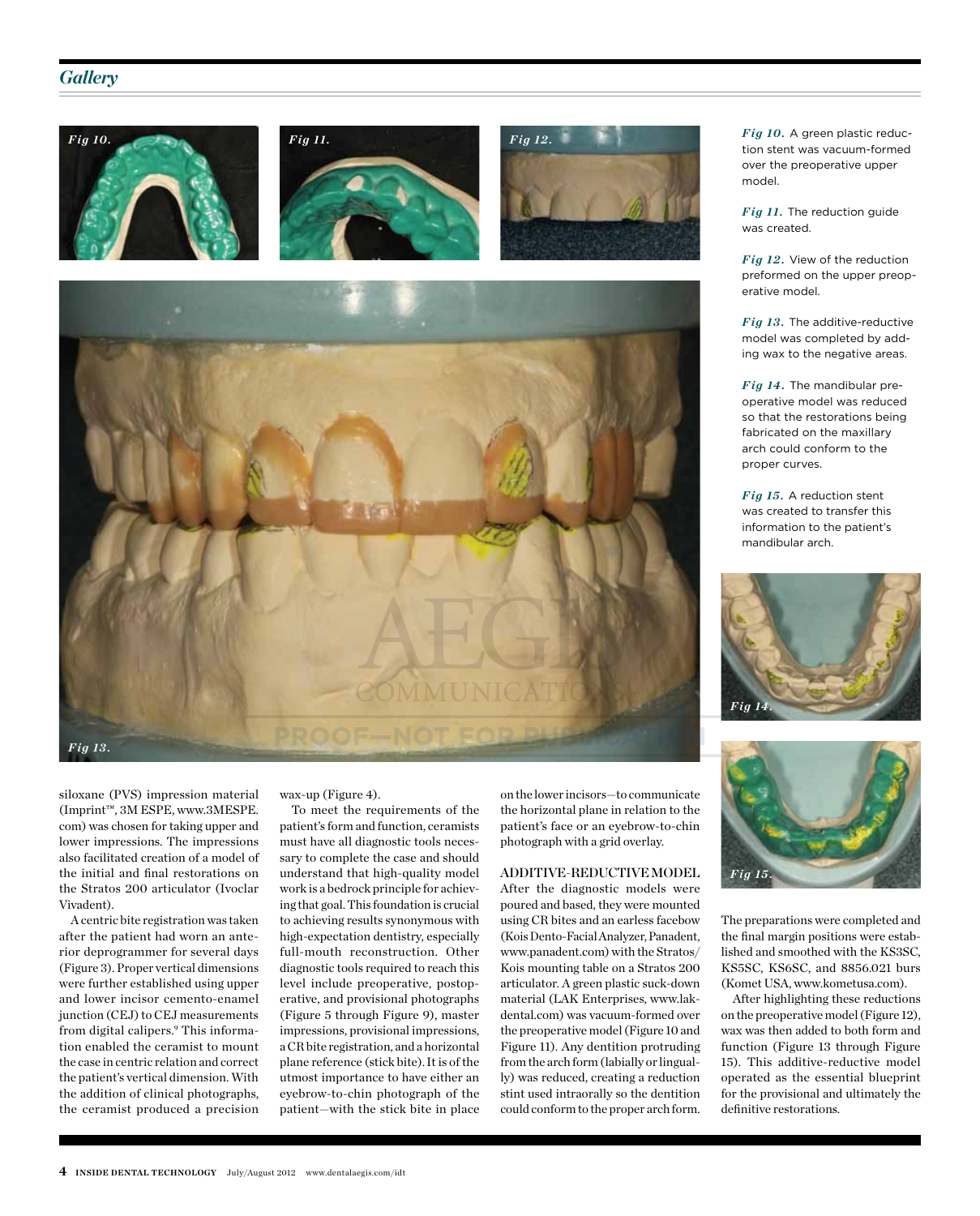



#### Provisionals

Because the procedure was an additive restorative technique, little tooth structure was removed prior to introducing provisionals (Figure 16 and Figure 17). Impressions were taken using impression trays (3M ESPE) filled with a heavy-body impression material  $(Imprint^m 3, 3M ESPE).$ 

A "bite-jig" was created from a rigid PVS bite registration material (Mega Bite, Discus Dental, www.discusdental. com) on the articulated wax-up of the molars, and it was used to maintain the correct proposed vertical dimension throughout the procedure. The "bite jig" also was used by the ceramist to mount the upper and lower preparation models to the proper vertical dimension. Stump shades and digital photographs were taken to provide the laboratory with case specifics (Figure 18).

*Fig 20.*

Provisional restorations were created based on the additive-reductive model. Photographs were taken and models of the provisionals were created (Figure 19 through Figure 22). Once the patient was satisfied, all photographs and necessary diagnostic information were forwarded to the laboratory with a prescription for IPS e.max Press restorations (ie, cutback and layered veneers) for the anterior teeth.



*Fig 16.* The maxillary reduction guide was used to reduce the out-of-arch-form dentition.

*Fig 17.* A left CR repeatable bite was recorded and marked with an "L." A right CR repeatable bite was then recorded and marked with an "R."

*Fig 18.* The color of the preparations was recorded by a shade comparison photograph.

*Fig 19.* Retracted view of the maxillary provisionals.

*Fig 20.* View of the maxillary provisionals in repose. *Note: the patient is not anesthetized.*

*Fig 21.* View of the maxillary provisionals in a natural smile.

*Fig 22.* A yellow grid was applied to an eyebrow-to-chin photograph of the provisionals.



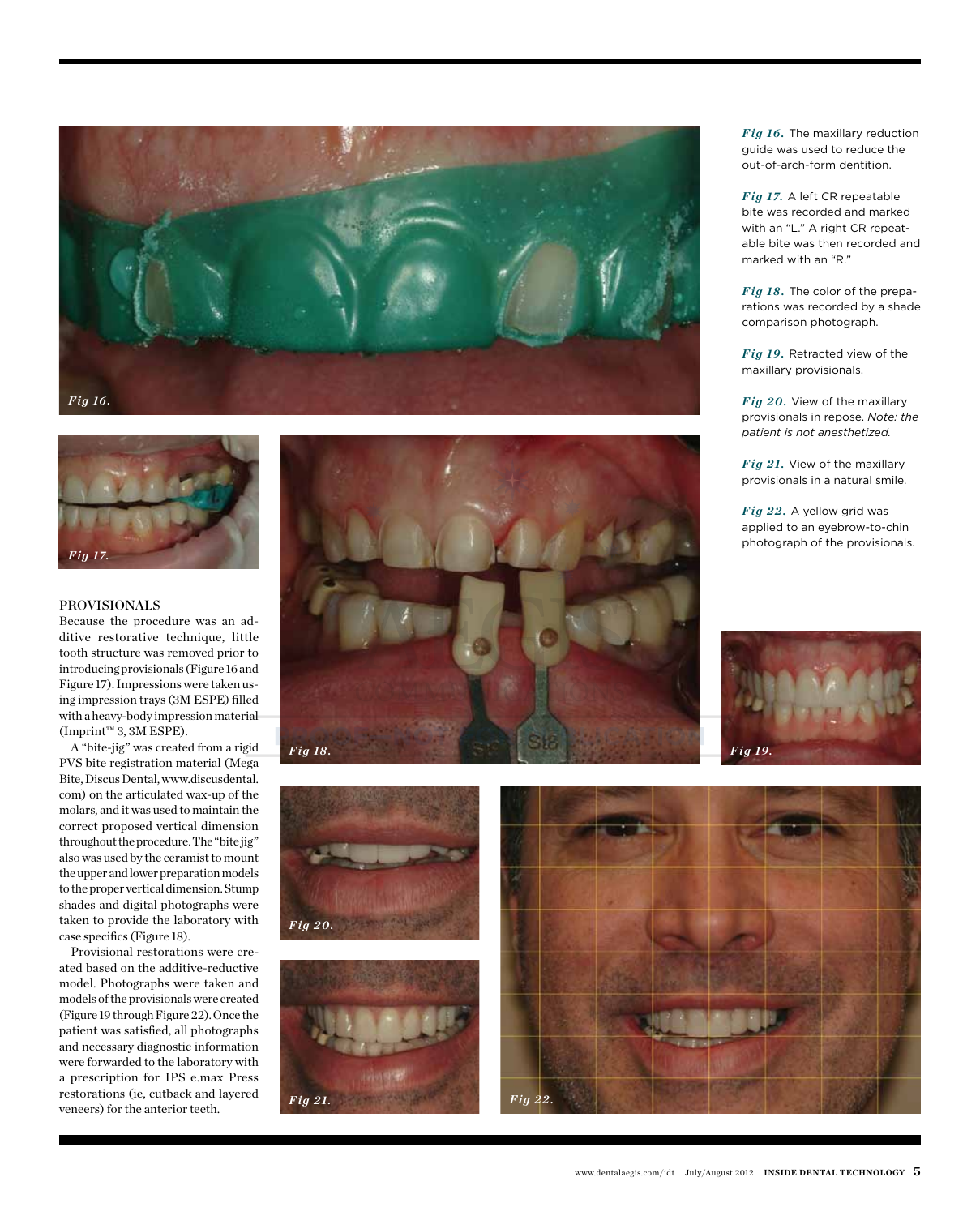#### *Gallery*

#### Laboratory Protocol

After receiving the provisional records, impressions, and eyebrow-to-chin photographs of the patient smiling with the provisionals in place (fabricated in plastic), a Sil-Tech® (Ivoclar Vivadent) matrix was formed over the cast of the provisionals and placed in a pressure chamber. This matrix then was used as a mold to inject wax onto the treated and lubricated master dies (Figure 24). Through the lost-wax process, the final restorations were produced using IPS e.max Press lithium-disilicate glass-ceramic. Impulse V1 was pressed at a temperature of 915° C (Figure 25 and Figure 26).

Pressable lithium-disilicate material was chosen due to its superior characteristics and clinical results for posterior inlays and onlays, crowns, and anterior veneers.10 Proven to wear better and longer than other ceramics, it is an optimal material for full-mouth restorations. Because wear is significantly affected by the friction between materials and the material surface roughness, smoother surfaces produce the least amount of resistance and, consequently, result in the least amount of abrasion and wear.

In clinical studies, when finished with fine-grain diamond burs, less antagonist abrasion was generated from IPS e.max Press samples than from other available lithium-disilicate ceramic materials, indicating that IPS e.max press lithium disilicate provides durable and longer-lasting restorations.<sup>11</sup> Press technology achieves a highly accurate fit, natural-looking shades, and optimal light transmission that create esthetic, life-like restorations.12-15

After pressing, divesting, and fitting the IPS e.max restorations, the facial surfaces were cut back 0.5 mm incisally to 0.2 mm cervically. A guaranteed halo was embossed around the outer silhouette of the incisal half, and stains were added to mimic the high and low values of the patient's natural internal tooth structure (Figure 27). After the stains were fired, internal effect powders were added to emulate a natural tooth with the enamel removed, then fired (Figure 28). Next, the restorations were segmentally enameled and fired. Finally, the facial lobes and surface texture characteristics of a natural tooth's surface were created. The restorations were then glazed, polished, and made ready for delivery (Figure 29).













*Fig 23.* Wax was applied to the cast of the provisionals to make corrections.

*Fig 24.* After a matrix was made of the corrected model of the provisionals, wax was injected using a jewelers wax pot onto the lubricated master dies.

*Fig 25.* Through the lost-wax process, the IPS e.max restorations were pressed and then fitted to the master dies.

*Fig 26.* View of the lingual aspect of the fitted IPS e.max restorations on the master dies.

*Fig 27.* After the facial cutback was preformed, the internal stains were applied to the IPS e.max restorations.

*Fig 28.* Powders were applied and then fired to mimic the internal effects of a natural tooth.

*Fig 29.* The IPS e.max restorations were etched, primed, and made ready for insertion.

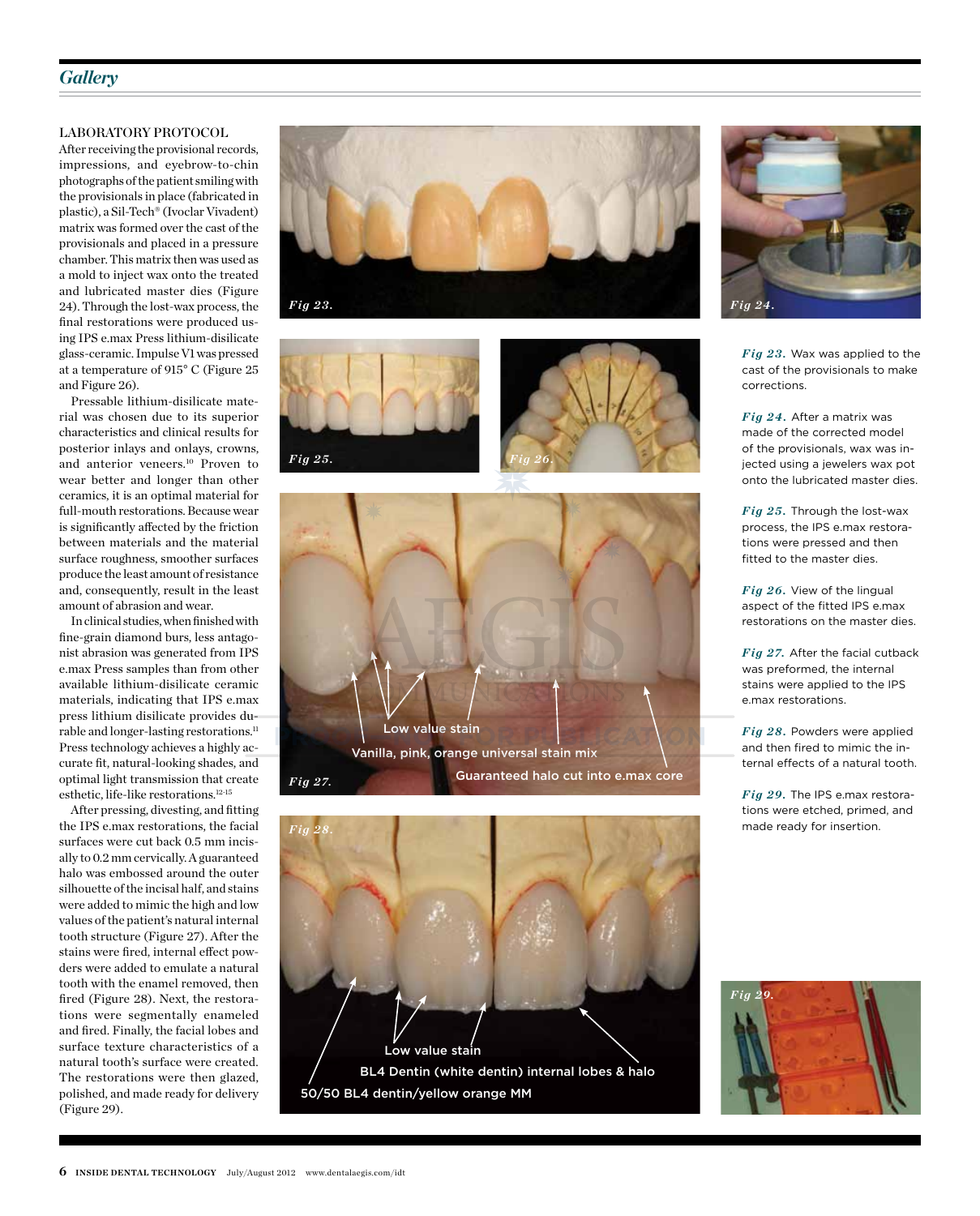#### Seating the Restorations

After viewing the final restorations when tried-in intraorally in various lighting conditions, including natural sunlight, the patient was pleased with the results. Proper adhesive protocols were then followed to definitively seat the restorations (Figure 30 through Figure 32). Bisco adhesive All-Bond 3® (BISCO, www.bisco.com) was used for adhering the restorations, and Variolink® Veneer (Ivoclar Vivadent) cement was used for bonding the teeth. The molars remained out of occlusion at this point because they were included in the planned final treatment stage. The remaining stages of the full-mouth reconstruction (ie, phase 2—teeth Nos. 20 through 29, and phase







*Fig 30.* After the provisionals were carefully removed, the preparations were pumiced, cleaned, and made ready for etch.

*Fig 31.* Etch was applied to teeth Nos. 8 and 9.

*Fig 32.* View of the bonded IPS e.max restorations on the 10 upper anterior teeth.

3—the molars) were completed according to the same procedures (Figure 33 through Figure 35). Upon conclusion of the case, the patient, dentist, and ceramist were pleased with the esthetic and functional treatment results (Figure 36 through Figure 44).

#### **CONCLUSION**

When fabricating a full-mouth restoration case, the forces resulting in the wear, breakage, joint dysfunction, or malocclusion should be considered. The goal of occlusal dentistry is to balance the masticatory stresses to prevent uneven and excessive contacts from breaking down dentition.<sup>16</sup> Several issues need to be assessed, and resolved if necessary, to restore a stable and balanced occlusion. This includes, but is not limited to, TMJ dysfunction, occlusal vertical dimension,

anterior guidance, performance of the masticatory musculature, and condylar function. The type of enamel wear can help determine the underlying causes and the appropriate treatment for any parafunction or pathwayof-destruction issues. Therefore, ceramists fabricating restorations for full-mouth rehabilitations should possess an in-depth knowledge of occlusal principles in order to provide

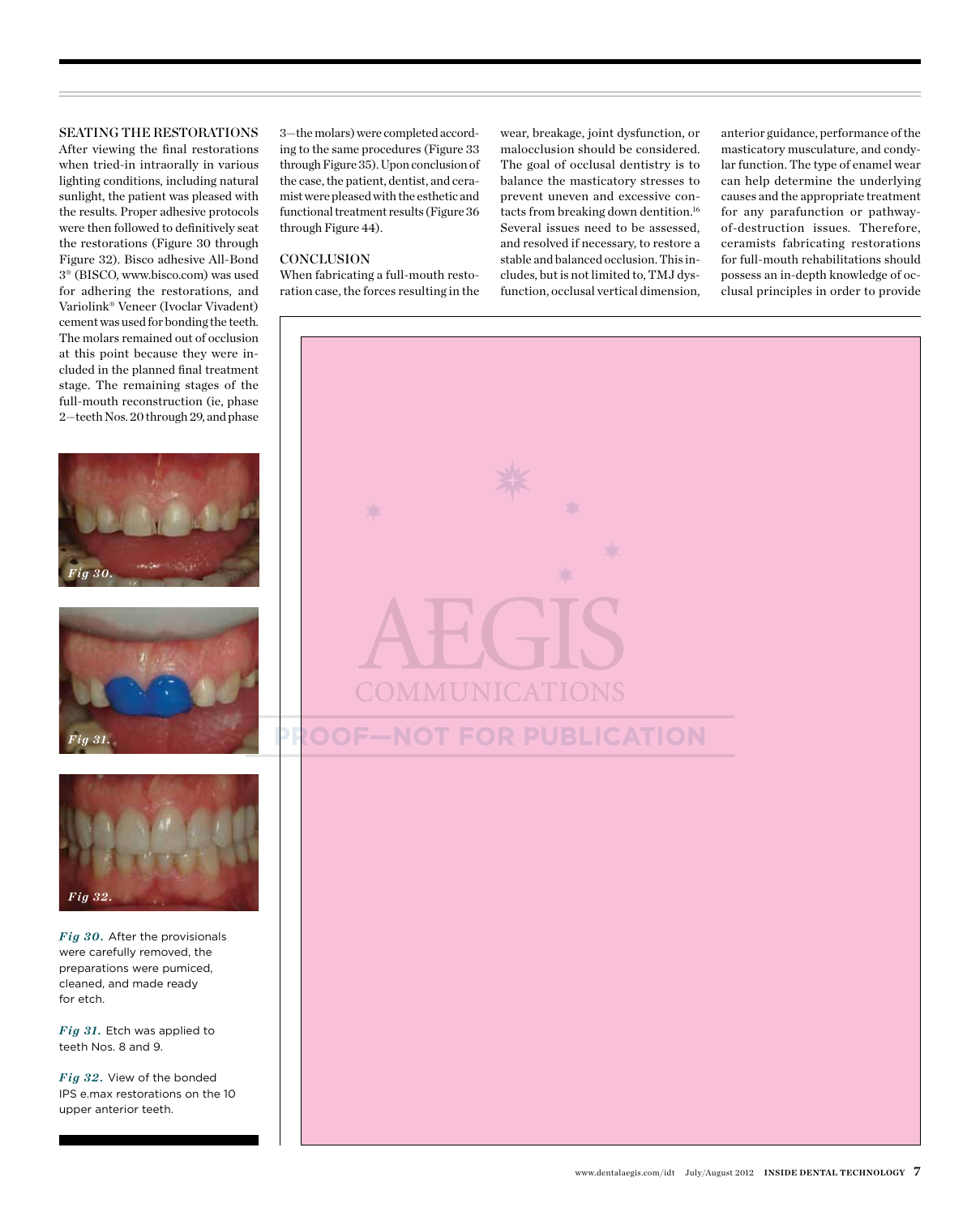#### *Gallery*











predictable, reliable, and long-lasting restorations.

#### *Acknowledgment*

The author would like to thank Gosia Barczak for her involvement throughout the treatment process.

#### *References*

1. Bartlett DW. The role of erosion in tooth wear: aetiology, prevention and management. *Int. Dent J.* 2005;55(4 Suppl 1):277-284. 2. Dawson P. *Functional Occlusion From TMJ to Smile Design.* Canada: Mosby, Inc.; 2007. 3. Cohen RG, Rudo D. Treating cracked teeth.



4. Hess, LA. The relevance of occlusion in the golden age of esthetics. *Inside Dentistry.*

5. The glossary of prosthodontic terms. *J* 

6. McIntyre F. Restoring esthetics and anterior guidance in worn anterior teeth. A conservative multidisciplinary approach. *J Am Dent* 

7. Montgomery MW, Shuman L, Morgan A. Joint vibration analysis in routine restorative dentistry. *Dent Today*. 2010;29(9):94-97. 8. Li X, Lin X, Wang Y. Temporomandibular joint vibration in bruxers. *Cranio.* 2009;27(3):167-173.

*Inside Dentistry*. 2011;7(10):78-84.

*Prosthet Dent.* 1999;81(8):39-110.

*Assoc*. 2000;131(9):1279-1283.

2008;4(2):38-44.

*Fig 38. Fig 39. Fig 40.*

9. Spear FM. Interdisciplinary esthetic management of anterior gingival embrasures. *Inside Dentistry*. 2007;3:34-44.

10. McLaren EA, Cao PT. Ceramics in dentistry– part I: classes of materials. *Inside Dentistry*. 2009;5(9):94-103.

11. IPS e.max press. *Scientific Documentation.* Schaan, Liechtenstein: Ivoclar Vivadent; 2011:1-40. 12. Sorensen JA, Cruz M, Mito WT, et al. A clinical investigation on three-unit fixed partial dentures fabricated with a lithium disilicate glass-ceramic. *Pract Periodontics Aesthet Dent.* 1999;11(1):95-106.

13. Höland W, Schweiger M, Frank M, Rheinberger V. A comparison of the *Fig 33.* The colors of the lower anterior preparations were recorded by a shade comparison photograph.

*Fig 34.* After isolating the preparations from moisture using a latex-free rubber dam and blue mouse, the restorations were ready to be inserted.

*Fig 35.* The mandibular IPS e.max restorations were bonded in.

*Fig 36.* Retracted left postoperative view of the IPS e.max restorations.

*Fig 37.* Retracted postoperative view of the IPS e.max restorations.

*Fig 38.* Retracted right postoperative view of the IPS e.max restorations.

*Fig 39.* Maxillary postoperative view of the IPS e.max restorations.

*Fig 40.* Mandibular postoperative view of the IPS e.max restorations.



microstructure and properties of the IPS Empress 2 and the IPS Empress glass-ceramics. *J Biomed Mater Res.* 2000;53(4):297-303.

14. Kheradmandan S, Koutayas SO, Bernhard M, Strub JR. Fracture strength of four different types of anterior 3-unit bridges after thermomechanical fatigue in the dual-axis chewing simulator. *J Oral Rehabil.* 2001;28(4):361-369. 15. Guess PC, Zavanelli RA, Silvia NR, et al. Monolithic CAD/CAM lithium disilicate versus veneered Y-TZP crowns: comparison of failure modes and reliability after fatigue. *Int J Prosthodont*. 2010;23(5):434-442.

16. DiMatteo, AM. Pounding on the occlusion pulpit. *Inside Dentistry.* 2008;4(3):102-110.